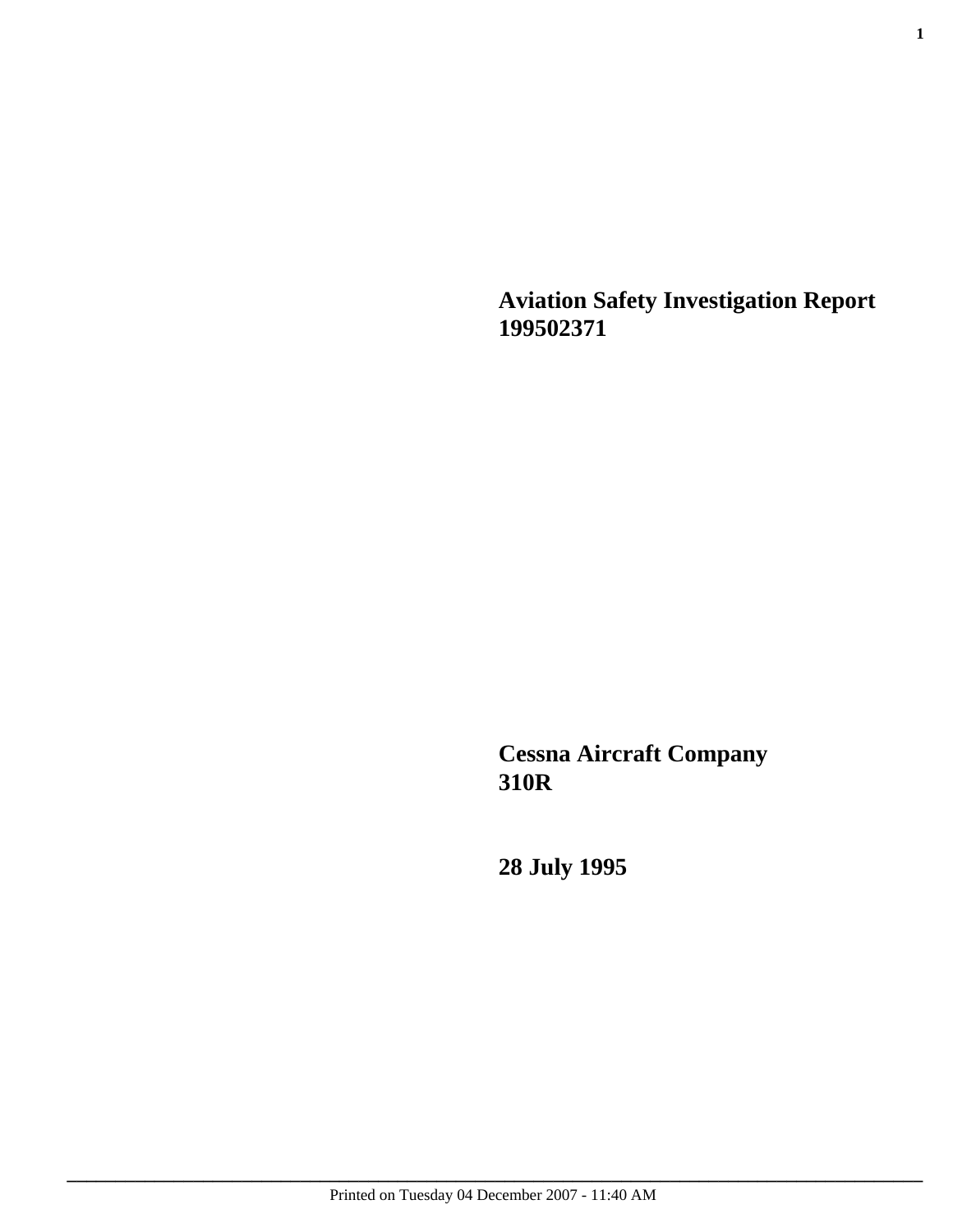Readers are advised that the Australian Transport Safety Bureau investigates for the sole purpose of enhancing transport safety. Consequently, Bureau reports are confined to matters of safety significance and may be misleading if used for any other purposes.

*\_\_\_\_\_\_\_\_\_\_\_\_\_\_\_\_\_\_\_\_\_\_\_\_\_\_\_\_\_\_\_\_\_\_\_\_\_\_\_\_\_\_\_\_\_\_\_\_\_\_\_\_\_\_\_\_\_\_\_\_\_\_\_\_\_\_\_\_\_\_\_\_\_\_\_\_\_\_\_\_\_\_\_\_\_\_\_\_*

Investigations commenced on or before 30 June 2003, including the publication of reports as a result of those investigations, are authorised by the Executive Director of the Bureau in accordance with Part 2A of the Air Navigation Act 1920.

Investigations commenced after 1 July 2003, including the publication of reports as a result of those investigations, are authorised by the Executive Director of the Bureau in accordance with the Transport Safety Investigation Act 2003 (TSI Act). Reports released under the TSI Act are not admissible as evidence in any civil or criminal proceedings.

**NOTE: All air safety occurrences reported to the ATSB are categorised and recorded. For a detailed explanation on Category definitions please refer to the ATSB website at www.atsb.gov.au.**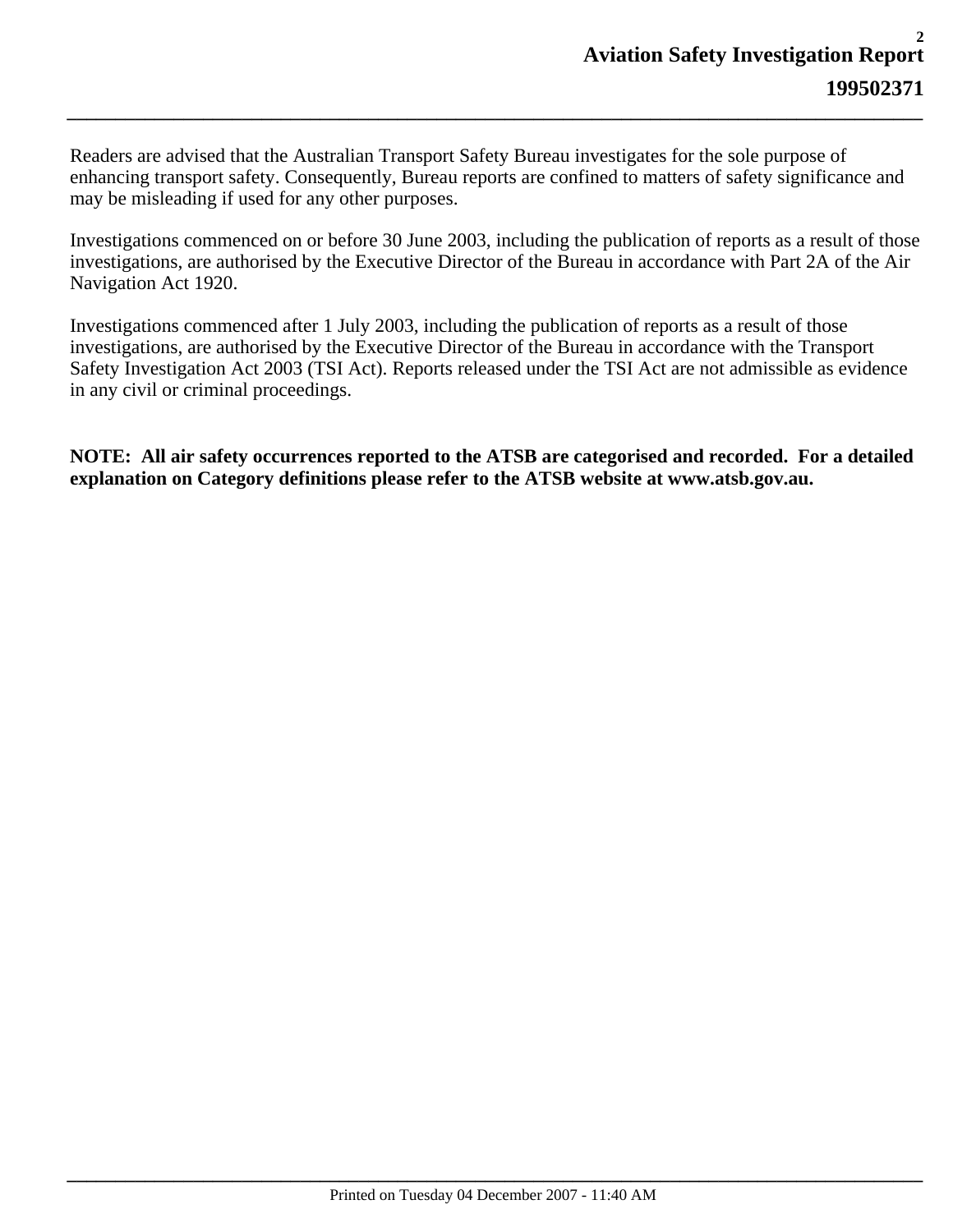| Occurrence Number: 199502371                          |                     |                          | <b>Occurrence Type: Accident</b> |                |          |                         |
|-------------------------------------------------------|---------------------|--------------------------|----------------------------------|----------------|----------|-------------------------|
| <b>Location:</b>                                      | 19km NNE Coolamon   |                          |                                  |                |          |                         |
| State:                                                | <b>NSW</b>          |                          | <b>Inv Category:</b>             | 3              |          |                         |
| Date:                                                 | Friday 28 July 1995 |                          |                                  |                |          |                         |
| Time:                                                 | 1949 hours          | <b>Time Zone</b>         |                                  | <b>EST</b>     |          |                         |
| <b>Highest Injury Level: Fatal</b>                    |                     |                          |                                  |                |          |                         |
| Injuries:                                             |                     |                          |                                  |                |          |                         |
|                                                       |                     | Fatal                    | <b>Serious</b>                   | Minor          | None     | Total                   |
|                                                       | Crew                |                          | $\theta$                         | $\theta$       | $\theta$ | 1                       |
|                                                       | Ground              | 0                        | $\Omega$                         | $\overline{0}$ | $\Omega$ | $\boldsymbol{0}$        |
|                                                       | Passenger           | 3                        | $\Omega$                         | $\Omega$       | $\Omega$ | 3                       |
|                                                       | <b>Total</b>        | 4                        | 0                                | 0              | $\bf{0}$ | $\overline{\mathbf{4}}$ |
| <b>Aircraft Manufacturer: Cessna Aircraft Company</b> |                     |                          |                                  |                |          |                         |
| <b>Aircraft Model:</b>                                | 310R                |                          |                                  |                |          |                         |
| <b>Aircraft Registration:</b>                         | <b>VH-MFK</b>       | Serial Number: 310R-0130 |                                  |                |          |                         |
| <b>Type of Operation:</b>                             | Charter             | Passenger                |                                  |                |          |                         |
| <b>Damage to Aircraft:</b>                            | Destroyed           |                          |                                  |                |          |                         |
| <b>Departure Point:</b>                               | Longreach QLD       |                          |                                  |                |          |                         |
| <b>Departure Time:</b>                                | 1537 EST            |                          |                                  |                |          |                         |
| <b>Destination:</b>                                   | Wagga Wagga NSW     |                          |                                  |                |          |                         |
|                                                       |                     |                          |                                  |                |          |                         |

**Crew Details:**

|                             | <b>Hours</b> on         |        |                         |  |  |
|-----------------------------|-------------------------|--------|-------------------------|--|--|
| Role                        | <b>Class of Licence</b> |        | <b>Type Hours Total</b> |  |  |
| Pilot-In-Command Commercial |                         | 3585.0 | 20790                   |  |  |

*\_\_\_\_\_\_\_\_\_\_\_\_\_\_\_\_\_\_\_\_\_\_\_\_\_\_\_\_\_\_\_\_\_\_\_\_\_\_\_\_\_\_\_\_\_\_\_\_\_\_\_\_\_\_\_\_\_\_\_\_\_\_\_\_\_\_\_\_\_\_\_\_\_\_\_\_\_\_\_\_\_\_\_\_\_\_\_\_*

**Approved for Release:** Tuesday, April 15, 1997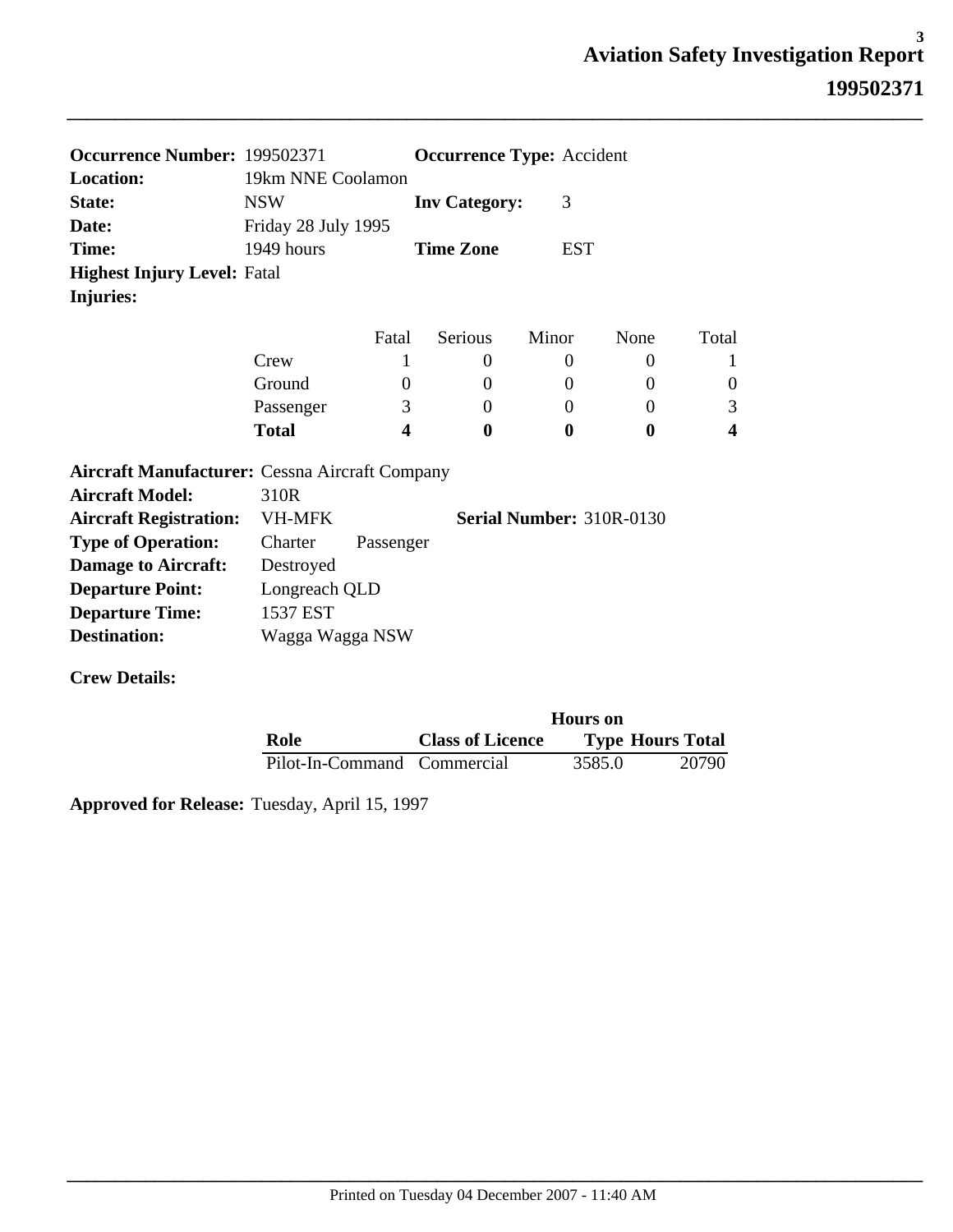## FACTUAL INFORMATION

## History of the flight

The Cessna 310R aircraft had been chartered to transport livestock buyers, and had flown from Wagga to Longreach on the afternoon of 27 July 1995. The three passengers and the pilot stayed overnight. The following morning the pilot had breakfast at about 0645EST. He was apparently well rested and appeared to be in good health. At about 0800 the aircraft departed Longreach and was flown to a number of properties in the Muttaburra and Julia Creek areas. This entailed a total of some 3 hours flight time before returning to Longreach at about 1500, where the aircraft was refuelled to maximum capacity. The pilot also obtained appropriate weather forecasts and route data, and submitted flight details to the Brisbane briefing office for an instrument flight rules flight to Wagga via Cunnamulla, Bourke, and Condobolin, at a cruising altitude of 9,000 ft. The estimated flight time was 248 minutes.

*\_\_\_\_\_\_\_\_\_\_\_\_\_\_\_\_\_\_\_\_\_\_\_\_\_\_\_\_\_\_\_\_\_\_\_\_\_\_\_\_\_\_\_\_\_\_\_\_\_\_\_\_\_\_\_\_\_\_\_\_\_\_\_\_\_\_\_\_\_\_\_\_\_\_\_\_\_\_\_\_\_\_\_\_\_\_\_\_*

The pilot reported taxiing at Longreach at 1535 and subsequently advised a departure time of 1537. Normal position reports were made throughout the flight. At 1900, as the aircraft approached Condobolin, the pilot requested, and received, a report of the actual weather conditions at Wagga. The report indicated the wind was light and variable, and that there were 4 octas of cloud at 2,000 ft and 5 octas of cloud at 3,000 ft, with visibility greater than 10 km, reduced in isolated rain showers.

The aircraft passed over Condobolin at 1914, maintaining 9,000 ft, estimating Wagga at 1954. The pilot was requested by Sydney Flight Information Service (FIS) to contact Melbourne FIS. This was carried out at 1919:30 when the pilot reported maintaining 9,000 ft. Melbourne FIS advised the pilot to expect entry to Wagga controlled airspace on descent to 6,000 ft, and to contact Wagga Tower at 25 NM. This was acknowledged by the pilot.

At 1943 the pilot advised Melbourne FIS that the aircraft was 40 NM from Wagga and leaving 9,500 ft on descent. Shortly after, at 1943:35, Melbourne FIS asked him to repeat his DME (distance measuring equipment) distance from Wagga, to which the pilot replied "about 37 DME". That was the last recorded radio transmission from VH-MFK. At 1948:46, three short bursts of hash and one click were heard, lasting for about 5 seconds. The pilot subsequently failed to contact Wagga Tower as required. Communications checks by both Melbourne and Wagga failed to re-establish contact with the aircraft. Search-and-rescue procedures were initiated which resulted in the wreckage of the aircraft later being found 55 km NNW from Wagga Airport, in a cleared field, in lightly timbered, generally level country.

It was subsequently reported that the wife of the pilot had made a telephone call from her home at Narrandera to one of the passengers, as the aircraft approached Wagga. The passenger handed the mobile telephone to the pilot, who told his wife, "I am in big trouble, I've lost my gyros". He indicated he may have to divert to Narrandera, but was informed that the weather was not good there, either. His wife said she would go down to the airport at Narrandera and call him back. After a brief farewell the pilot terminated the call and some 10 seconds later his wife, who was monitoring the radio, heard him report at 37 DME.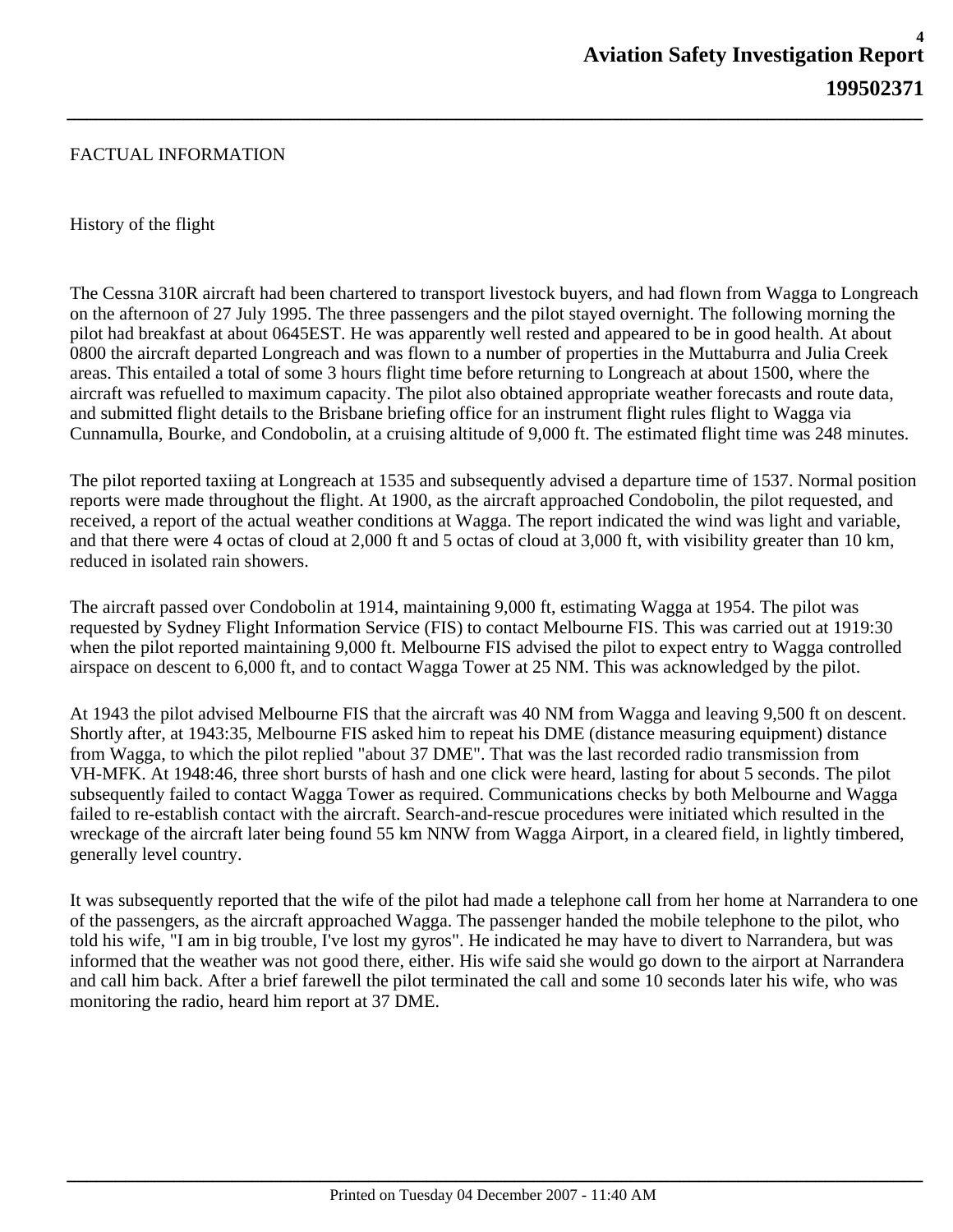A pilot flying from Broken Hill in a similar aircraft type had landed at Wagga some 20 minutes prior to the accident. He reported that, at his cruising altitude of 9,000 ft, he had generally been above cloud, but had occasionally flown through the tops of larger build-ups. The night had been very dark and the only ground lights he had observed were from Leeton. There had been little turbulence apart from the "odd bump", and he had observed only light rime icing on the airframe at cruising altitude. This had rapidly dissipated during descent through 7,000 ft.

*\_\_\_\_\_\_\_\_\_\_\_\_\_\_\_\_\_\_\_\_\_\_\_\_\_\_\_\_\_\_\_\_\_\_\_\_\_\_\_\_\_\_\_\_\_\_\_\_\_\_\_\_\_\_\_\_\_\_\_\_\_\_\_\_\_\_\_\_\_\_\_\_\_\_\_\_\_\_\_\_\_\_\_\_\_\_\_\_*

Some time after 2000 he was requested to assist in the search for the missing Cessna. After taking off from runway 23 at Wagga, he entered cloud at about 1,000 ft and flew out along the expected inbound track of the aircraft to a distance of about 35 NM, at an altitude of 4,000 ft. He had then searched the area between 35 NM and 25 NM for about 20 minutes. At no stage during the time he was in the search area did he see the ground or any other feature.

The wreckage of the aircraft was strewn over an area of some 250 m by 300 m in a pattern consistent with an in-flight, high speed breakup, at a low height. Apart from the rudder tab, all structural components and flight controls were accounted for at the accident site, including a 0.5 square metre section of the left horizontal stabiliser lower skin, which was located some 450 m to the south-west of the main wreckage area. From the depth of the impact craters, and orientation of ejected earth, it was apparent that the wreckage had been travelling at high speed on impact, in a north-east direction. The disposition of the tail components indicated they had separated first in the break-up sequence. The aircraft had then disintegrated prior to ground impact. This was indicated by the wreckage scatter and divergent paths of heavier components. There was no evidence found to indicate the presence of any pre-existing structural deficiency prior to the accident. Both engines had suffered considerable impact damage but had probably been at a low power setting at the time of impact. This was consistent with damage observed to the propeller blades. Evidence was found to indicate that all four fuel tanks had contained fuel at the time of impact.

All four occupants had suffered multiple injuries in the accident. The extent of aircraft damage made the accident non-survivable. Each of the three passengers had been ejected from the aircraft before it struck the ground, as a result of massive structural disruption of the airframe. None of the passenger seatbelts found in the wreckage showed evidence of having been fastened at the time of impact.

During an in-flight telephone conversation about 3 minutes prior to the accident, the pilot had indicated that the gyroscopic flight instruments had failed. Both attitude indicators and the directional indicator were air-driven gyro types. The turn co-ordinator was electrically operated. A post-accident examination of both attitude indicators showed no evidence of rotational witness marks which would have been expected if the gyros had been rotating at impact. The directional indicator gyro casing did display a witness mark consistent with the gyro being stationary at impact. Although it could not be determined if the turn co-ordinator gyro had been rotating at the time of the occurrence, electrical power was maintained until aircraft break-up.

The aircraft was equipped with two vacuum pumps, one driven by each engine, to provide a vacuum source for the air-driven gyroscopic flight instruments. The right engine driven vacuum pump body was found on the ground in the area between the engines. The left engine driven vacuum pump was found complete, together with its drive coupling, in the crater of the main wreckage. No useful information was obtained from the remains of the right engine vacuum pump. The left engine vacuum pump was dismantled and the internal vanes were found broken, possibly resulting in seizure of the pump and subsequent shearing of the drive coupling. Further investigation indicated that the engine had continued to operate after the drive coupling had sheared. When that event took place could not be determined. It is likely that the right vacuum pump drive had also sheared in flight; however, this could not be substantiated as the drive coupling was not recovered. An examination of the remaining vacuum system components found no evidence of any pre-existing defect.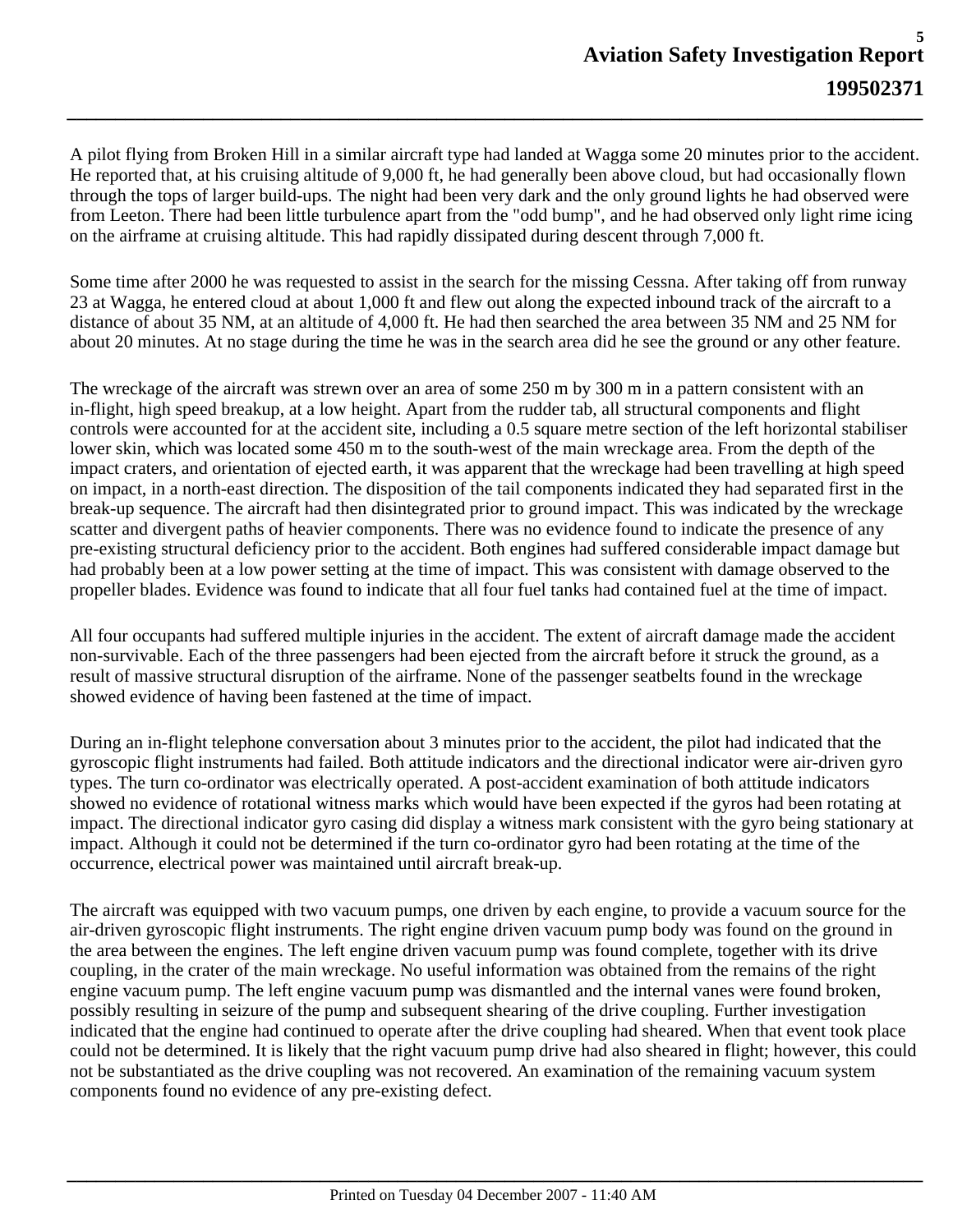The loss of vacuum to the air-driven gyroscopic flight instruments would have resulted in those instruments providing erroneous and misleading aircraft attitude and heading indications to the pilot. A search of the BASI database found that four occurrences of double vacuum pump failure in twin-engine aircraft had been reported in Australia during the past 10 years.

*\_\_\_\_\_\_\_\_\_\_\_\_\_\_\_\_\_\_\_\_\_\_\_\_\_\_\_\_\_\_\_\_\_\_\_\_\_\_\_\_\_\_\_\_\_\_\_\_\_\_\_\_\_\_\_\_\_\_\_\_\_\_\_\_\_\_\_\_\_\_\_\_\_\_\_\_\_\_\_\_\_\_\_\_\_\_\_\_*

A similar search was made of records held by the National Transportation Safety Board (NTSB) of the United States of America. In the period 20 May 1983 to 1 March 1994, the NTSB investigated 29 accidents in which vacuum system failure and/or vacuum pump malfunction were contributing factors. One accident involved a twin-engine aircraft suffering a double vacuum-pump failure. The remaining 28 accidents involved single engine aircraft. Most accidents resulted from the pilot losing control of the aircraft in instrument meteorological conditions (IMC), following the loss of reliable indications from the air driven gyroscopic flight instruments.

# ANALYSIS

The circumstances of this accident were consistent with a loss of control by the pilot during flight at night in IMC, which resulted in the structural limitations of the aircraft being exceeded.

The pilot was reported to have told his wife, during an inflight telephone conversation that "I've lost my gyros". This was indicative of a failure of the vacuum-driven gyroscopic flight instruments. Examination of both attitude indicators and the directional indicator showed their respective gyros were not rotating at the time of impact. An examination of the vacuum system found that, with the exception of the vacuum pumps, it had been capable of normal operation immediately prior to impact. Only the left vacuum pump was recovered, and was found to have failed prior to impact. From the evidence available, it is concluded that the right vacuum pump had also failed some time prior to impact.

Despite extensive enquiries, no evidence was found to indicate the vacuum system was other than capable of normal operation when the aircraft departed Longreach for Wagga. There was no evidence found of any event during the subsequent flight which could have indicated when, or in what sequence, the vacuum pumps failed. With the benefit of hindsight, the only indication of a possible problem was the unexplained change in cruising altitude from 9,000 ft to 9,500 ft after the aircraft had passed over Condobolin. This could suggest that the pilot had already lost the use of his gyroscopic flight instruments and was endeavouring to remain above cloud until ready to commence descent into Wagga. At no stage did the pilot indicate to FIS that he was experiencing problems.

The pilot was faced with a relatively straight descent into Wagga, utilising the remaining flight instruments. Those instruments were, by their very nature, subject to various errors resulting from manoeuvres and other accelerations during flight. Such errors would be manifested as false, short-term indications. In normal instrument flying, those false indications could be resolved by reference to the gyroscopically stabilised attitude indicators or directional indicators.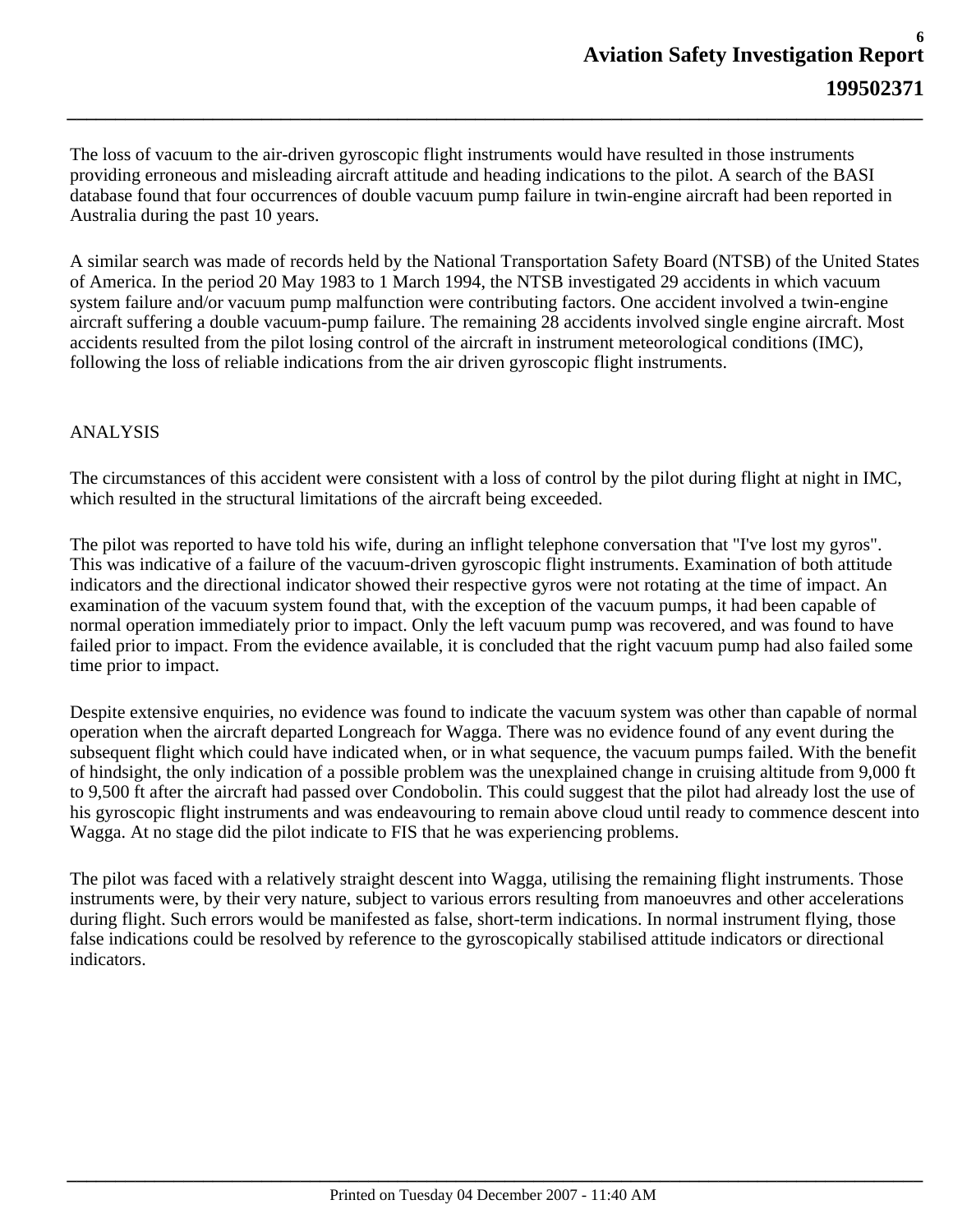Instrument-rated pilots are required to demonstrate proficiency in controlling their aircraft in normal flight manoeuvres and unusual attitude recovery techniques, with sole reference to the remaining flight instruments following a simulated failure of the primary attitude indicator. Normally, the failure is simulated by covering the instrument face. However, the person conducting the proficiency check is not permitted to simulate a failure of the primary attitude indicator in IMC or at night, unless that person has in view another serviceable attitude indicator. Furthermore, if a standby attitude indicator, powered from a different source to that of the primary attitude indicator, is available, then the person demonstrating proficiency is permitted to refer to the standby attitude indicator. There was no provision for the fitment of a standby attitude indicator to this class of aircraft.

*\_\_\_\_\_\_\_\_\_\_\_\_\_\_\_\_\_\_\_\_\_\_\_\_\_\_\_\_\_\_\_\_\_\_\_\_\_\_\_\_\_\_\_\_\_\_\_\_\_\_\_\_\_\_\_\_\_\_\_\_\_\_\_\_\_\_\_\_\_\_\_\_\_\_\_\_\_\_\_\_\_\_\_\_\_\_\_\_*

In this occurrence the pilot was faced with the failure of both attitude indicators, as well as the directional indicator. Moreover, there was extensive cloud and rain on the intended descent track, the night was very dark, and there would have been almost no external visual cues to assist the spatial orientation of the pilot. In addition, the descent was at the end of a long and probably tiring day. Unfortunately, as distinct from a proficiency check, it is unlikely that the attitude and directional indicators were covered. In the course of his normal instrument scan, the pilot could not have avoided seeing erroneous attitude and heading indications from the failed instruments. His instrument scan pattern would have been developed over many thousands of flying hours, with great reliance on the attitude indicator. Such a habit could not easily have been modified to ignore the very powerful stimuli from the now unreliable attitude indicator. As a result, it is considered that the pilot, despite his very considerable experience, encountered circumstances that were beyond his capabilities. During the descent in IMC the pilot became spatially disorientated, leading to the loss of aircraft control, and in-flight break-up.

## SIGNIFICANT FACTORS

1. The probable in-flight failure of both engine-driven vacuum pumps, resulting in a loss of supply to the air-driven gyroscopic flight instruments.

2. Unreliable aircraft attitude and directional indications from the air driven gyroscopic flight instruments, which adversely affected the ability of the pilot in command to safely control the aircraft by sole reference to the remaining flight instruments.

3. Adverse meteorological conditions which prevented the pilot in command continuing the flight by visual reference to the natural horizon or other external features, following the loss of credible indications from the air-driven gyroscopic flight instruments.

#### SAFETY ACTION

As a result of the investigation into this occurrence, the Bureau of Air Safety Investigation issued interim recommendation IR950059 to the Civil Aviation Safety Authority (CASA) on 21 October 1996:

"The Bureau of Air Safety Investigation recommends that the Civil Aviation Safety Authority ensure appropriate maintenance policies are developed for all general aviation aircraft pneumatic vacuum system components".

The CASA response received on 13 February 1997 stated: